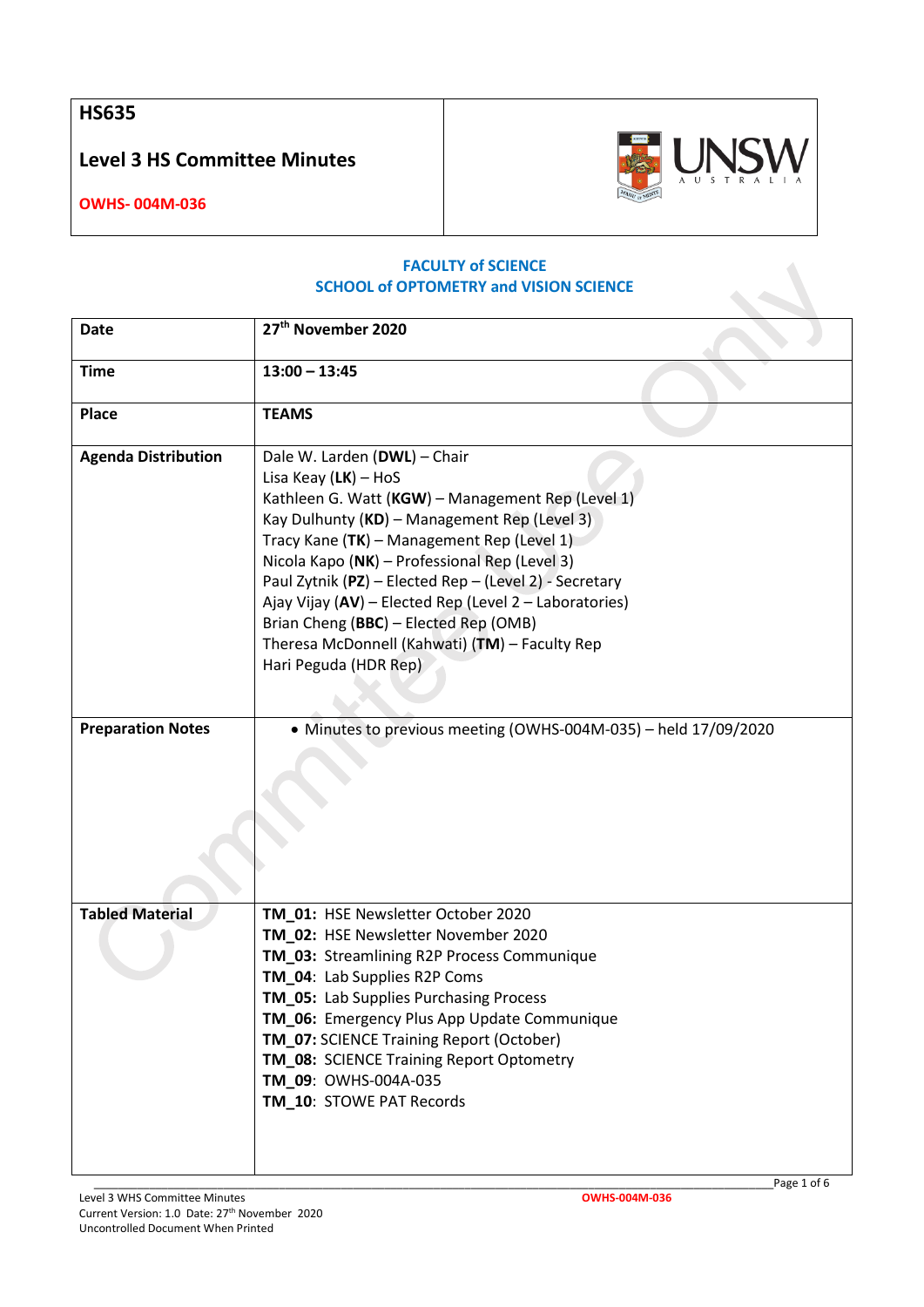| <b>Agenda Item</b>                                                                                                                                                                           | <b>Report from</b> |
|----------------------------------------------------------------------------------------------------------------------------------------------------------------------------------------------|--------------------|
| 1. Acknowledgement of Country                                                                                                                                                                | Chairperson        |
| We respectfully acknowledge the Bedegal People who are the traditional<br>custodians of the land on which this meeting is conducted. We respectfully<br>acknowledge elders past and present. |                    |
| 2. Welcome and apologies                                                                                                                                                                     |                    |
| Present: LK, TK, NK, PZ, AV, BBC, TM, HP                                                                                                                                                     |                    |
|                                                                                                                                                                                              |                    |
| Absent: KD, KGW                                                                                                                                                                              |                    |
|                                                                                                                                                                                              |                    |
|                                                                                                                                                                                              |                    |
| 3. Approval of Minutes - Tabled Material:                                                                                                                                                    | Chairperson        |
| OWHS-004M-035 (17/09/2020)                                                                                                                                                                   |                    |
|                                                                                                                                                                                              |                    |
|                                                                                                                                                                                              |                    |
| <b>Approved and accepted.</b>                                                                                                                                                                |                    |
|                                                                                                                                                                                              |                    |

 $\epsilon$ 

 $\mathbf{r}$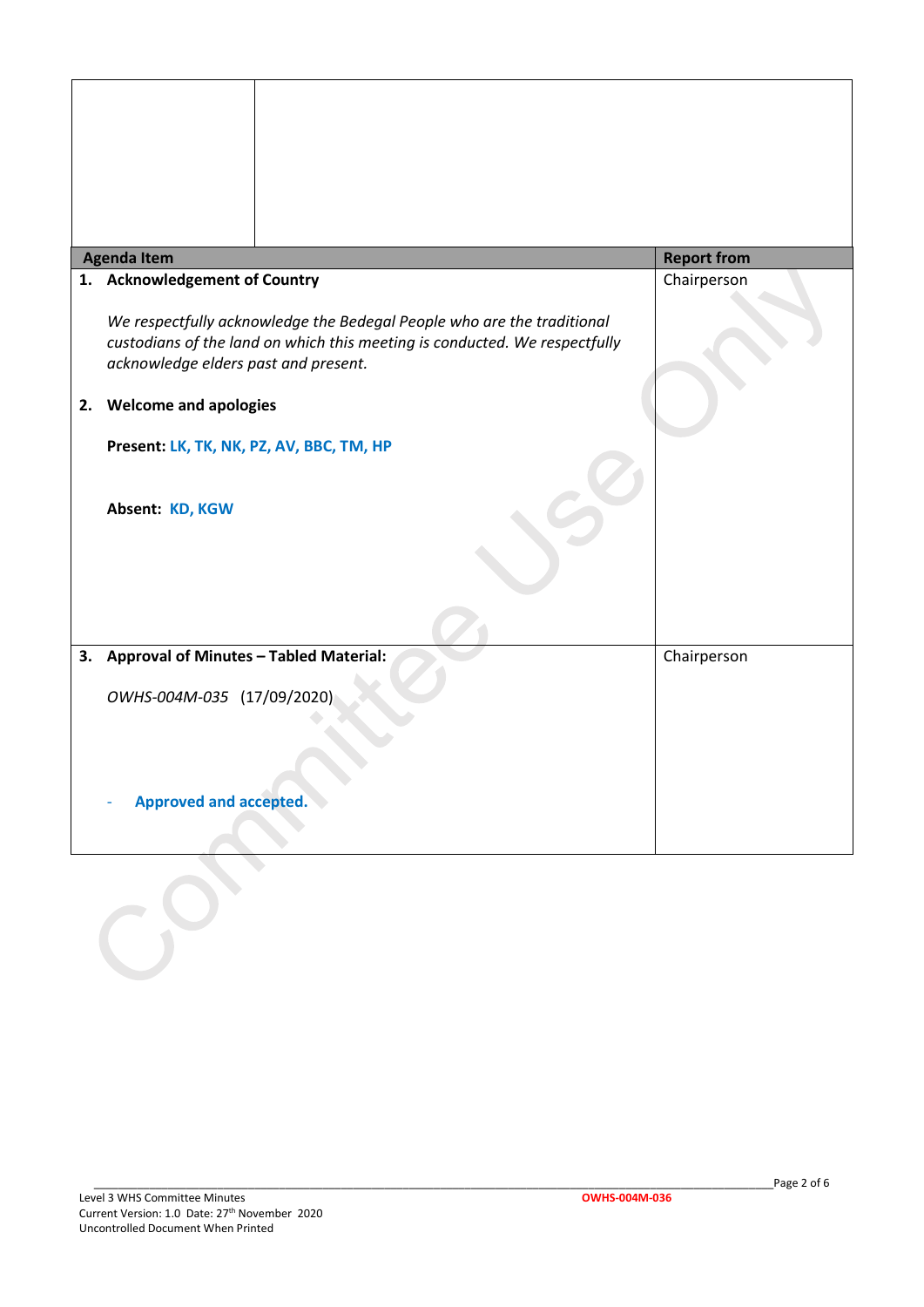|                                                                          |  | 4. Action items and matters arising from the previous meeting                                       |                          |
|--------------------------------------------------------------------------|--|-----------------------------------------------------------------------------------------------------|--------------------------|
|                                                                          |  |                                                                                                     |                          |
|                                                                          |  |                                                                                                     |                          |
|                                                                          |  | 4.1 HS049 update                                                                                    | (TM)                     |
|                                                                          |  | Ongoing-Still not finalized new form will be introduced next year.                                  |                          |
|                                                                          |  | 4.2 Warden Training:                                                                                | (DWL)                    |
|                                                                          |  | <b>Additional FW training completed</b>                                                             |                          |
|                                                                          |  | Colina Wadell & Natalie Xylas (Both BHVI) - now DCW                                                 | (DWL)                    |
|                                                                          |  | Dale will Talk to TK about potentially doing warden/chief warden<br>training                        |                          |
|                                                                          |  |                                                                                                     | (TK)                     |
|                                                                          |  | 4.3 PAT Unit Calibration                                                                            | (ALL)                    |
|                                                                          |  | <b>Completed</b>                                                                                    |                          |
|                                                                          |  | 4.4 Project Salus Update                                                                            |                          |
|                                                                          |  | <b>Ongoing-Still</b>                                                                                |                          |
|                                                                          |  |                                                                                                     |                          |
|                                                                          |  | 4.5 COVID 19                                                                                        |                          |
|                                                                          |  | <b>Ongoing-New government announcements to ease restrictions early</b><br><b>December expected.</b> |                          |
|                                                                          |  |                                                                                                     |                          |
|                                                                          |  |                                                                                                     |                          |
|                                                                          |  |                                                                                                     |                          |
|                                                                          |  |                                                                                                     |                          |
|                                                                          |  |                                                                                                     |                          |
|                                                                          |  |                                                                                                     |                          |
|                                                                          |  |                                                                                                     |                          |
| 5                                                                        |  | <b>Communication In and Out</b>                                                                     | Chairperson or Secretary |
|                                                                          |  |                                                                                                     |                          |
| 5.1. Training Statistics (TMK) (15.10.2020)- Tracking well, Still issues |  | with supervisor training. Will hold over since moving to medicine                                   |                          |
| soon. Revisit next year                                                  |  |                                                                                                     |                          |
|                                                                          |  |                                                                                                     |                          |
|                                                                          |  | 5.2. PAT Report - Stowe has tagged everything as part of cladding<br>remediation.                   |                          |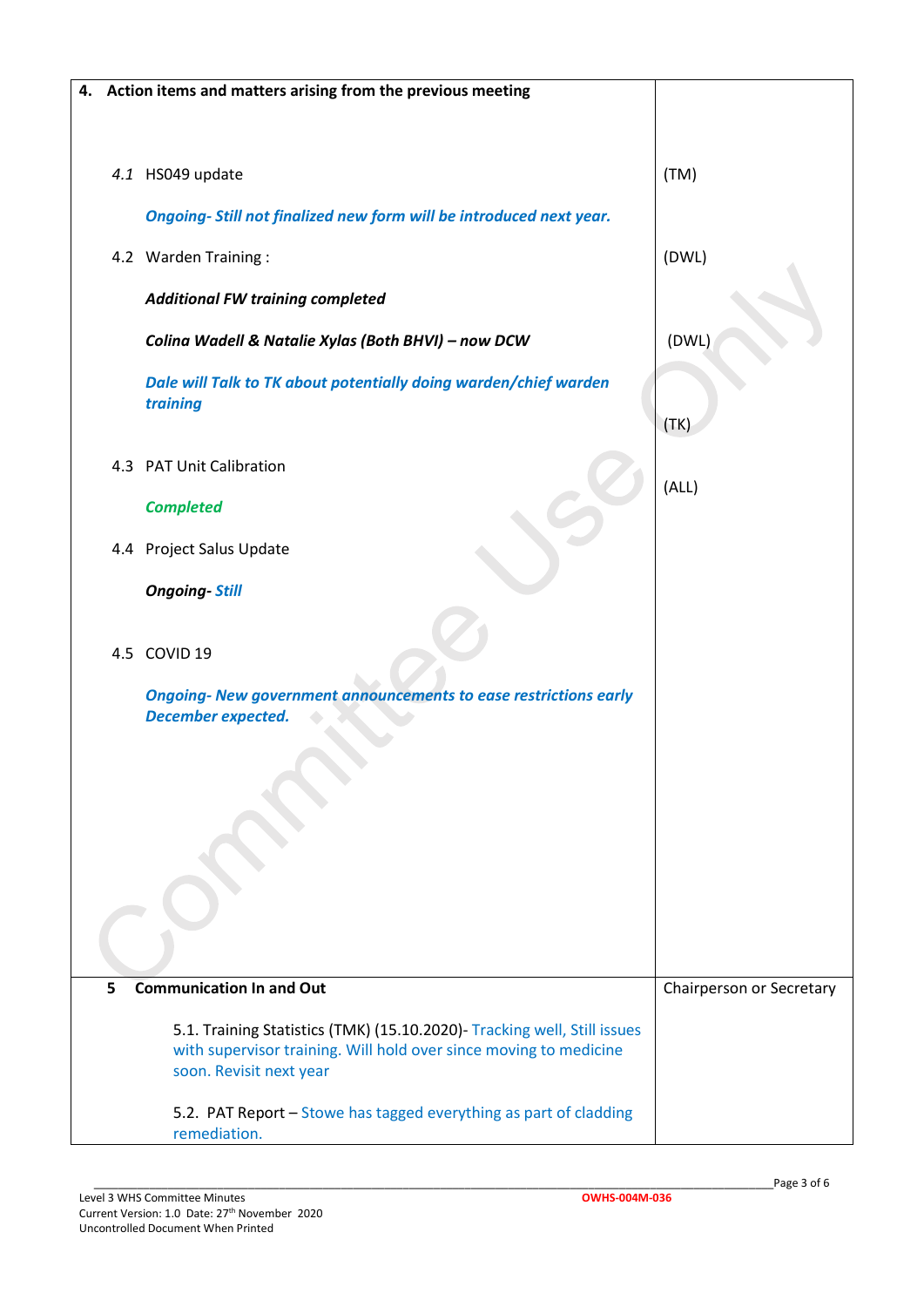| 6                                                                                                                                                                                                                                                                                                                                                          | <b>Review of Hazards &amp; Incidents Report</b>                                                                                  |                               |
|------------------------------------------------------------------------------------------------------------------------------------------------------------------------------------------------------------------------------------------------------------------------------------------------------------------------------------------------------------|----------------------------------------------------------------------------------------------------------------------------------|-------------------------------|
|                                                                                                                                                                                                                                                                                                                                                            | 6.1 Issue #25366 (Hazard - Building) - Blind Spots - in progress                                                                 | Update from each<br>workgroup |
|                                                                                                                                                                                                                                                                                                                                                            |                                                                                                                                  | representative                |
|                                                                                                                                                                                                                                                                                                                                                            | 6.2 Issue #25367 (Hzd - Building) - Blind Spots - Car Park - in progress                                                         |                               |
|                                                                                                                                                                                                                                                                                                                                                            | 6.3 Issue #27093 (Hzd - Building) - Ceiling Tiles - closed                                                                       |                               |
|                                                                                                                                                                                                                                                                                                                                                            | 6.4 Issue #27094 (Incident) - in progress                                                                                        |                               |
|                                                                                                                                                                                                                                                                                                                                                            | 6.5 Issue #26142 (Hzd $-$ STF) $-$ Lighting $-$ closed                                                                           |                               |
| Re:                                                                                                                                                                                                                                                                                                                                                        |                                                                                                                                  |                               |
|                                                                                                                                                                                                                                                                                                                                                            |                                                                                                                                  |                               |
| <b>Issue #27094,</b><br>Dale raised issue of lack of Mental Health officers on site at this time and<br>potential for more needed. Dale will take course himself and will speak to<br>Tracy, Michelle Madigan and Kat on clinic reception to see if they have interest<br>in also attending Mental health training in an aim to have more officers on site |                                                                                                                                  |                               |
| all of the time.                                                                                                                                                                                                                                                                                                                                           |                                                                                                                                  |                               |
|                                                                                                                                                                                                                                                                                                                                                            |                                                                                                                                  |                               |
|                                                                                                                                                                                                                                                                                                                                                            |                                                                                                                                  |                               |
| $\overline{7}$                                                                                                                                                                                                                                                                                                                                             | <b>Workplace Inspections</b>                                                                                                     |                               |
|                                                                                                                                                                                                                                                                                                                                                            | 7.1 Progress on completion of School/Unit Workplace Inspections<br>Due November/December/January 2020 - No one on site, priority | Update from each<br>workgroup |
|                                                                                                                                                                                                                                                                                                                                                            | switched to high risk areas                                                                                                      | representative                |
|                                                                                                                                                                                                                                                                                                                                                            | • High Risk Areas such as PC2 labs to be focussed on                                                                             |                               |
|                                                                                                                                                                                                                                                                                                                                                            |                                                                                                                                  |                               |
|                                                                                                                                                                                                                                                                                                                                                            | 7.2 Progress on completion of Electrical testing and tagging schedule                                                            |                               |
|                                                                                                                                                                                                                                                                                                                                                            | Entire Building Reviewed and tested as required by<br><b>STOWE PC</b>                                                            |                               |
|                                                                                                                                                                                                                                                                                                                                                            | PAT Unit Calibrated until November 2021                                                                                          |                               |
|                                                                                                                                                                                                                                                                                                                                                            |                                                                                                                                  |                               |
|                                                                                                                                                                                                                                                                                                                                                            |                                                                                                                                  |                               |
|                                                                                                                                                                                                                                                                                                                                                            |                                                                                                                                  |                               |
|                                                                                                                                                                                                                                                                                                                                                            |                                                                                                                                  |                               |
|                                                                                                                                                                                                                                                                                                                                                            |                                                                                                                                  |                               |
|                                                                                                                                                                                                                                                                                                                                                            |                                                                                                                                  |                               |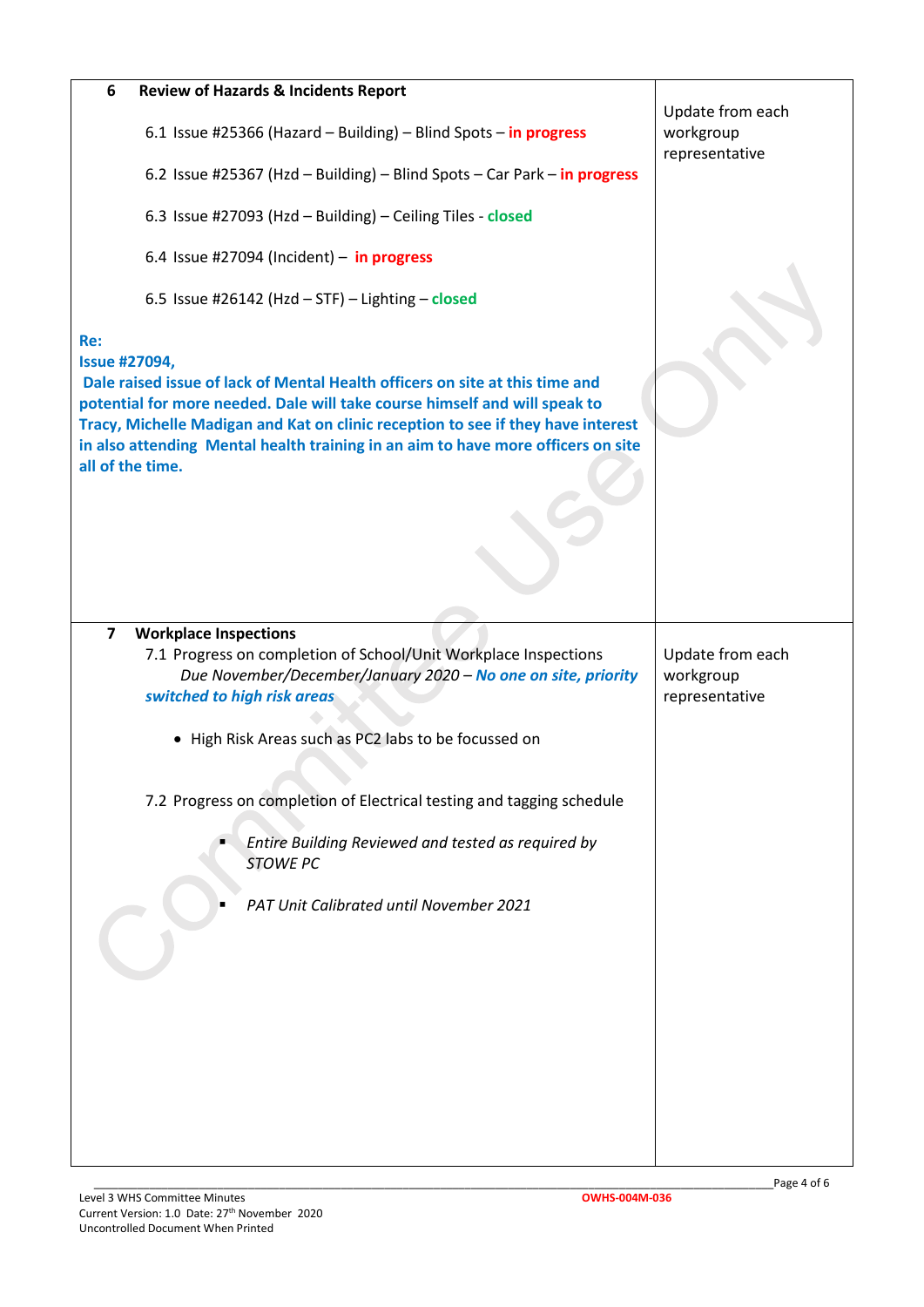| <b>WHS Training Update</b><br>8                                                                                                             |                                                 |
|---------------------------------------------------------------------------------------------------------------------------------------------|-------------------------------------------------|
| 8.1 Progress on new workers who have completed mandatory WHS<br>training                                                                    |                                                 |
| • Last report (12.10.20) Good 100% for new employees.                                                                                       | (TM)                                            |
| 8.2 Any other training needs                                                                                                                |                                                 |
| • HS Consultation Training (HSEC0002) TK will run report to see<br>who has and hasn't done. TM has also also assist in enrolling<br>anyone. | (DWL)                                           |
| • Supervisor Training (Online) vs (Face to Face)                                                                                            |                                                 |
| Warden Training online (EMFW2020) - annual                                                                                                  |                                                 |
|                                                                                                                                             |                                                 |
| 9<br><b>First aid, Emergency and Security Arrangements</b>                                                                                  |                                                 |
| 9.1 Review availability of First Aid Officers and Fire Wardens in all work<br>areas:                                                        | Update from each<br>workgroup<br>representative |
| Advanced Fire Training Scheduled (22/10/2020) -completed<br>Most ECO Team are off-site: BHVI; CFEH; SOVS ECO team on-site<br>٠              |                                                 |
| Tracy Kane to be inducted as Warden                                                                                                         |                                                 |
| Warden coverage on level 3 to be reviewed in January- Due to<br>workplace changes we have lost some.                                        |                                                 |
| 10<br><b>Changes to Workplace</b>                                                                                                           |                                                 |
| Cladding Replacement - closure of Northern Entrance<br>Moving to Medicine in 2021                                                           | Update from each<br>workgroup<br>representative |
| 11<br><b>Environmental matters</b>                                                                                                          |                                                 |
| Spiders in HDR_1- Dale has raised in Archibus                                                                                               |                                                 |
| Mosquitoes-Bothering sleep over studies. Has been<br>addressed.                                                                             |                                                 |